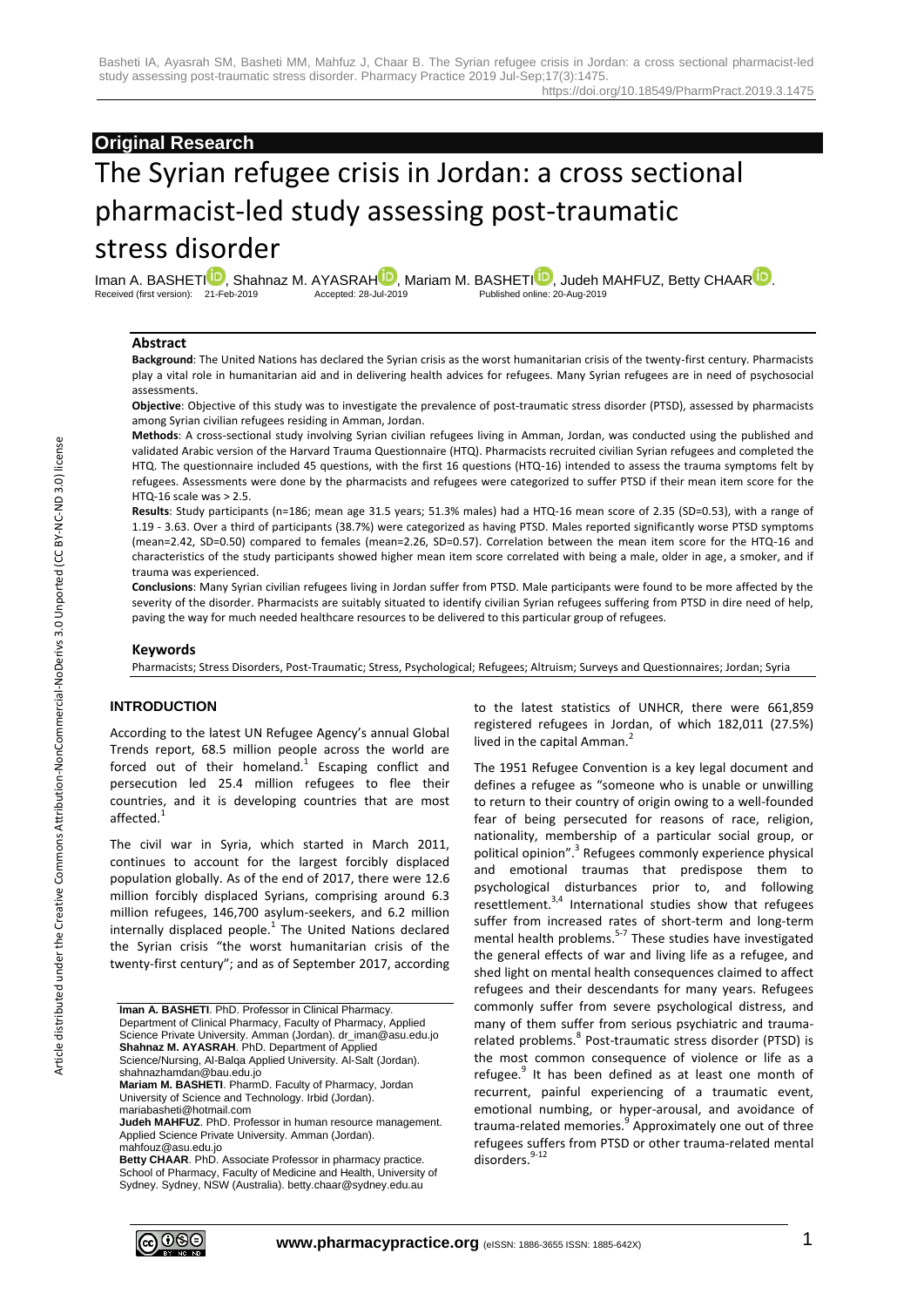Services to which refugees have access following resettlement ideally should provide psychological, educational, financial, health, and social support for refugees. Such services need to provide integrated care and flexibility in responding to the diverse needs of heterogeneous refugee groups, in ways that align with their cultural beliefs and norms. In particular, the importance of developing culturally appropriate mental health services delivering psychosocial interventions for such marginalized populations has been highlighted in previous studies.<sup>13-15</sup> Findings stated that working with individuals who are of refugee status presents healthcare professionals with challenges that distinguish refugees' mental health needs from those of other populations. Such mental health services should aim to reduce the symptoms of psychological trauma and enhance the quality of refugees' psychological and social wellbeing. $16,17$ 

Pharmacists play a vital role in humanitarian aid and in delivering health advice to refugees.<sup>18,19</sup> Pharmacists are readily available and have a firm relationship with people in crises, hence can provide psychological and social needed support.<sup>20</sup> Pharmacists working within a team of healthcare providers can deliver services for refugees with the potential to bridge the gap between differing healthcare professionals' expertise.<sup>21</sup>

Many Syrian refugees were found to be in need of help and psychosocial assessments.<sup>22</sup> However, studies investigating the effect of PTSD on Syrian refugees are scant, and little is known about the prevalence of this problem and its correlates. In light of this unique set of challenges, there is a need for current information on the mental health status of refugees, particularly the displaced Syrian refugees in Jordan.

The aim of this study was to investigate the prevalence, severity and factors associated with PTSD in the Syrian refugee population in Jordan, using a different approach to accessing this community through pharmacists working in Amman, Jordan.

## **METHODS**

#### **Study design and setting**

A cross-sectional design was used. A convenience sample of Syrian refugees who reside in Amman, Jordan was approached. Inclusion criteria included: participants over 18 years of age, holding the Syrian nationality, officially of refugee status and willing to provide written informed consent. The exclusion criteria were: participants already diagnosed with a mental illness and/ or major psychiatric illness (such as dementia and depression); those with a history of taking psychotropic agents; and participants having major hearing or visual difficulties). Syrian refugees identified as living in selected areas in Amman (areas high in Syrian residents) were approached. In affluent socioeconomic areas, where refugees resided amongst the Jordanian locals, refugees were approached and recruited through universities (students) and workplaces. And, in lower-socioeconomic areas, Syrian refugees, who resided in designated areas and buildings, were also invited to participate when it was most appropriate for the researcher to approach them.

Ethics approval was obtained from the Faculty of Pharmacy, Applied Science Private University Ethics Committee and from the Jordanian Ministry of Health. Data collection occurred between January and October, 2014.

Those who agreed to participate in the study and provided written informed consent, were informed that the information they provided would help to offer them better care and would not affect their treatment programs, and that they may find some of the questions discomforting or embarrassing, in which case they were free not to answer, and if they did answer; their responses to the questions would be kept confidential if so requested. All transcripts were de-identified by giving each a code to ensure confidentiality.

Face-to-face interviews using a structured questionnaire based on the objectives of the study were utilized to collect the data. These interviews were conducted by three trained pharmacists who attended a 2-day training program concerning the study purpose, questionnaire, protocol, and strategies for conducting interviews.

A pilot study with 15 participants was conducted with the attendance of one of the principal researchers to assure uniformity in interviewing skills among the three pharmacists. No changes to the questionnaires were made after the pilot study. The principal researcher consulted a psychologist about what to do in case serious cases of PTSD were identified.

#### **Instrument**

The Arabic version of the Harvard Trauma Questionnaire (HTQ) was used in this study, derived from the Diagnostic and Statistical Manual of Mental Disorder Text Revision (DSM-IV TR) published by the American Psychology Association (APA, 1987, 1994), to assess the trauma symptoms felt by refugees who had experienced painful or horrific events in their lives. $23-25$  The HTQ consists of four parts, of which Part 1 (42 questions) explores trauma events and Part IV (45 questions) explores trauma symptoms. This version was validated among Iraqi refugees in the United State by Shoeb, Weinstein, and Mollica in 2007.<sup>26</sup>

To answer the aim of this study, a three-section questionnaire was used to collect data; Section 1 included information related to socio-demographic characteristics (i.e. age, gender, occupation, and educational level), personal characteristics (i.e. residential status (high/ low socioeconomic), smoking, medical history) and traumarelated questions (i.e. experience of trauma, cause of the trauma).

Section 2 included nine closed questions selected from Part 1 of the HTQ. $^{23}$  These nine questions were related to the trauma events experienced by the refugees. Participants were instructed to answer them with 'yes' or 'no' with reference to their past suffering and symptoms.

Section 3 included all questions found in the Part IV of the HTQ. $^{23}$  The first 16 questions (HTQ-16) of this version assess the trauma symptoms felt by refugees who had experienced painful or horrific events in their lives. The items represent the criteria for the intrusion/ reexperiencing, avoidance/ numbing, and hypervigilance/

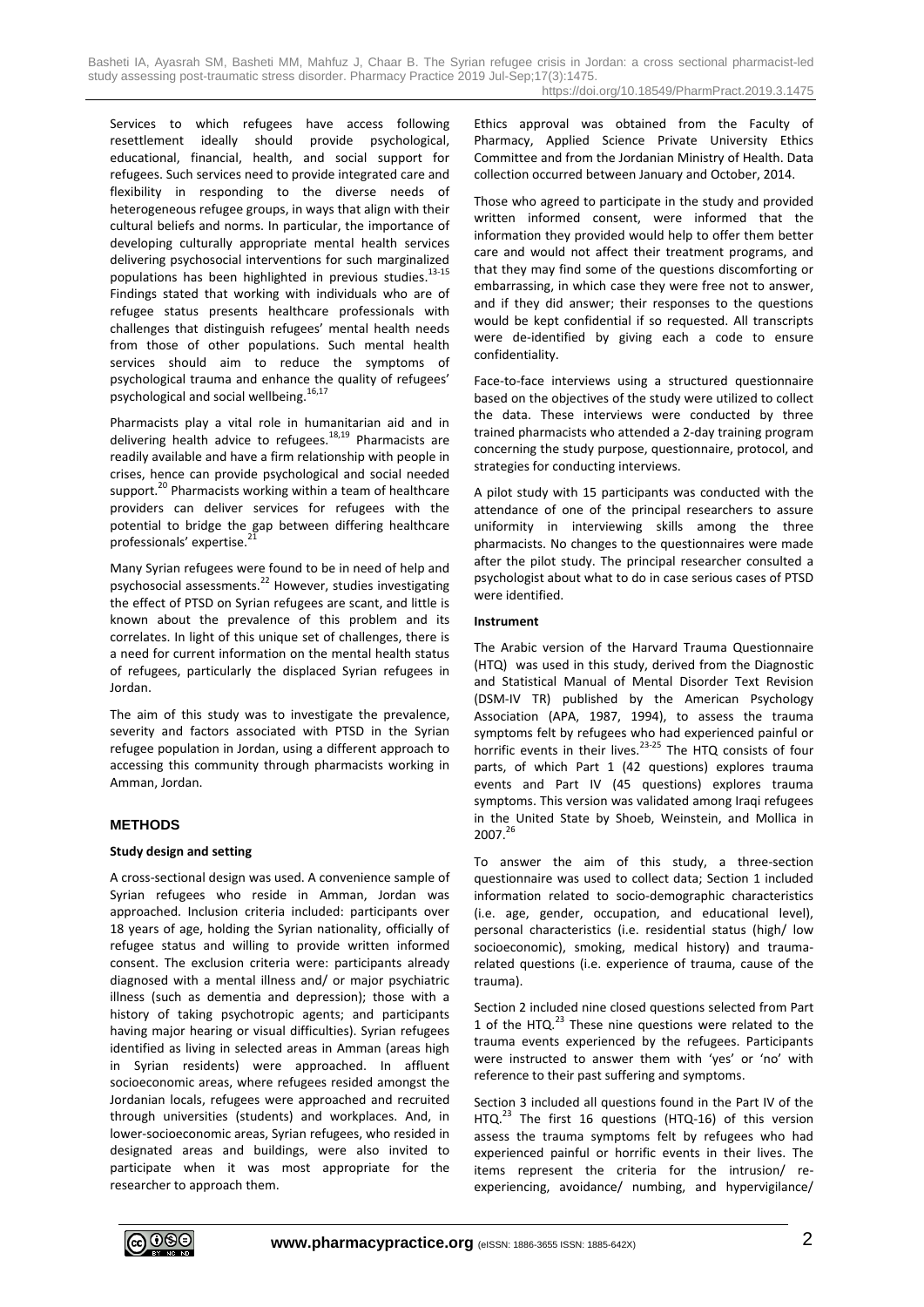arousal symptom clusters (i.e. "Recurrent thoughts/ memories" and "hard to concentrate"). The next set of PTSD symptom items were culture-specific items. Each item was assessed using a level of agreement with four possible categories of responses ranging from: ' $1'$  = "Not at all", to '4' = 'extremely'.

The mean item score is obtained by summing the individual item scores and then dividing by the number of items, yielding a mean item score for the scale. The cut-off scores proposed by Mollica and colleagues (2004) was used and the standard cut-off score of 2.5 on the Harvard Trauma indicated probable PTSD.<sup>26</sup>

Scoring the trauma symptoms part of the HTQ Section IV was planned to take between 5 to 10 minutes, which included calculating the mean item score for the first HTQ-16, and the full symptom scale (HTQ-45).

#### **Data analysis**

Descriptive statistics were calculated for the demographics of the sample (age, gender, education, marital status, residential status) and for their health characteristics (smoking, trauma experiences and exposure to TV). Categorical variables (such as gender) were presented as

percentages and number of cases. The mean and standard deviation (SD) were calculated for quantitative variables. Statistical comparisons between different groups were carried out by using Chi square test and independent t-test; p values ≤0.05 were considered significant. Relationships between the mean item score for the HTQ-16 and the full symptom scale among Syrian refugees and their characteristics were examined using Pearson's correlation coefficient for continuous variables; Epsilon squared, and Glass rank bi-serial for categorical variables. In order to determine associations of PTSD for the refugees, a binary logistic regression analysis was performed. The dependent variable was refugees having been symptomatic of PTSD (having HTQ-16 and the full symptom scale mean score of >2.5 or not). Variables included in the model were: age, gender, educational level, marital status, residential status, smoking, watching TV, experienced a trauma and the kind of trauma.

## **RESULTS**

A total sample of 186 participants completed the questionnaire. The mean age of participants was 32.65 years (SD=13.90), and 53.2% of study participants were

| <b>Characteristics</b> | n (%)                | Asymptomatic<br><b>PTSD</b> | Symptomatic<br><b>PTSD</b> | Total      | <b>Test statistics</b> |
|------------------------|----------------------|-----------------------------|----------------------------|------------|------------------------|
| Age (Years)            |                      |                             |                            |            | chi-square=8.96        |
|                        | Youth (18-24)        | 55 (21.0)                   | 21 (79.0)                  | 76 (41.0)  | p < 0.01               |
|                        | Adult (25-64)        | 60 (56.6)                   | 46 (43.4)                  | 106 (57.0) |                        |
|                        | Senior ( $\geq 65$ ) | 3(75.0)                     | 1(25.0)                    | 4(2.00)    |                        |
| Gender                 |                      |                             |                            |            | chi-square=0.304       |
|                        | Females              | 57 (65.5)                   | 30 (34.5)                  | 87 (46.8)  | $p = 0.58$             |
|                        | Males                | 61 (61.6)                   | 38 (38.4)                  | 99 (53.2)  |                        |
| Education              |                      |                             |                            |            | chi-square=12.92       |
|                        | Not educated         | 17(85.0)                    | 3(15.0)                    | 20(10.8)   | $p = 0.012$            |
|                        | Elementary or less   | 14 (43.7)                   | 18 (56.3)                  | 32 (17.2)  |                        |
|                        | Secondary            | 21(55.3)                    | 17 (44.7)                  | 38 (20.0)  |                        |
|                        | Bachelor's degree    | 63 (76.8)                   | 30 (32.2)                  | 93 (50.0)  |                        |
|                        | Postgraduate degree  | 0(0.00)                     | 3(100.0)                   | 3(1.0)     |                        |
| Marital status         |                      |                             |                            |            | chi-square=7.57        |
|                        | Single               | 28 (34.1)                   | 54 (65.9)                  | 82 (44.0)  | $p = 0.56$             |
|                        | Married              | 31 (76.8)                   | 51 (76.8)                  | 82 (44.0)  |                        |
|                        | Divorced/ Widowed    | 15 (0.00)                   | 8(0.00)                    | 23 (12.0)  |                        |
| Residential status     |                      |                             |                            |            | chi-square=0.051       |
|                        | Urban                | 45 (36.0)                   | 80 (64.0)                  | 125 (67.2) | $p = 0.82$             |
|                        | Rural                | 23(37.7)                    | 38 (62.3)                  | 61 (32.8)  |                        |
| Smoking status         |                      |                             |                            |            | chi-square=12.0        |
|                        | Yes                  | 28 (58.3)                   | 20 (41.7)                  | 48 (25.8)  | $p = 0.002$            |
|                        | Ex-smoker            | 2(18.2)                     | 9(81.8)                    | 11(5.9)    |                        |
|                        | Never                | 38 (30.0)                   | 89 (70.0)                  | 127 (68.3) |                        |
| <b>Medical history</b> |                      |                             |                            |            | chi-square=3.57        |
|                        | No                   | 68 (37.8)                   | 112 (62.2)                 | 180 (96.7) | $p = 0.059$            |
|                        | Yes                  | 0(00.0)                     | 6(100.0)                   | 6(03.0)    |                        |
| Experiencing trauma    |                      |                             |                            |            | chi-square=11.03       |
|                        | No                   | 1(4.54)                     | 21 (95.45)                 | 22(11.8)   | $p = 0.001$            |
|                        | Yes                  | 67 (40.9)                   | 97 (59.1)                  | 164 (88.2) |                        |
| Kind of trauma         |                      |                             |                            |            | chi-square=0.180       |
|                        | Social               | 2(28.6)                     | 5(71.4)                    | 7(4.30)    | $p = 0.671$            |
|                        | War                  | 95 (60.5)                   | 62 (39.5)                  | 157 (95.7) |                        |
| <b>Watching TV</b>     |                      |                             |                            |            | chi-square=0.420       |
|                        | No                   | 4(16.0)                     | 21 (84.0)                  | 25 (13.4)  | $p = 0.517$            |
|                        | Yes                  | 60 (37.3)                   | 101 (62.7)                 | 161 (86.5) |                        |

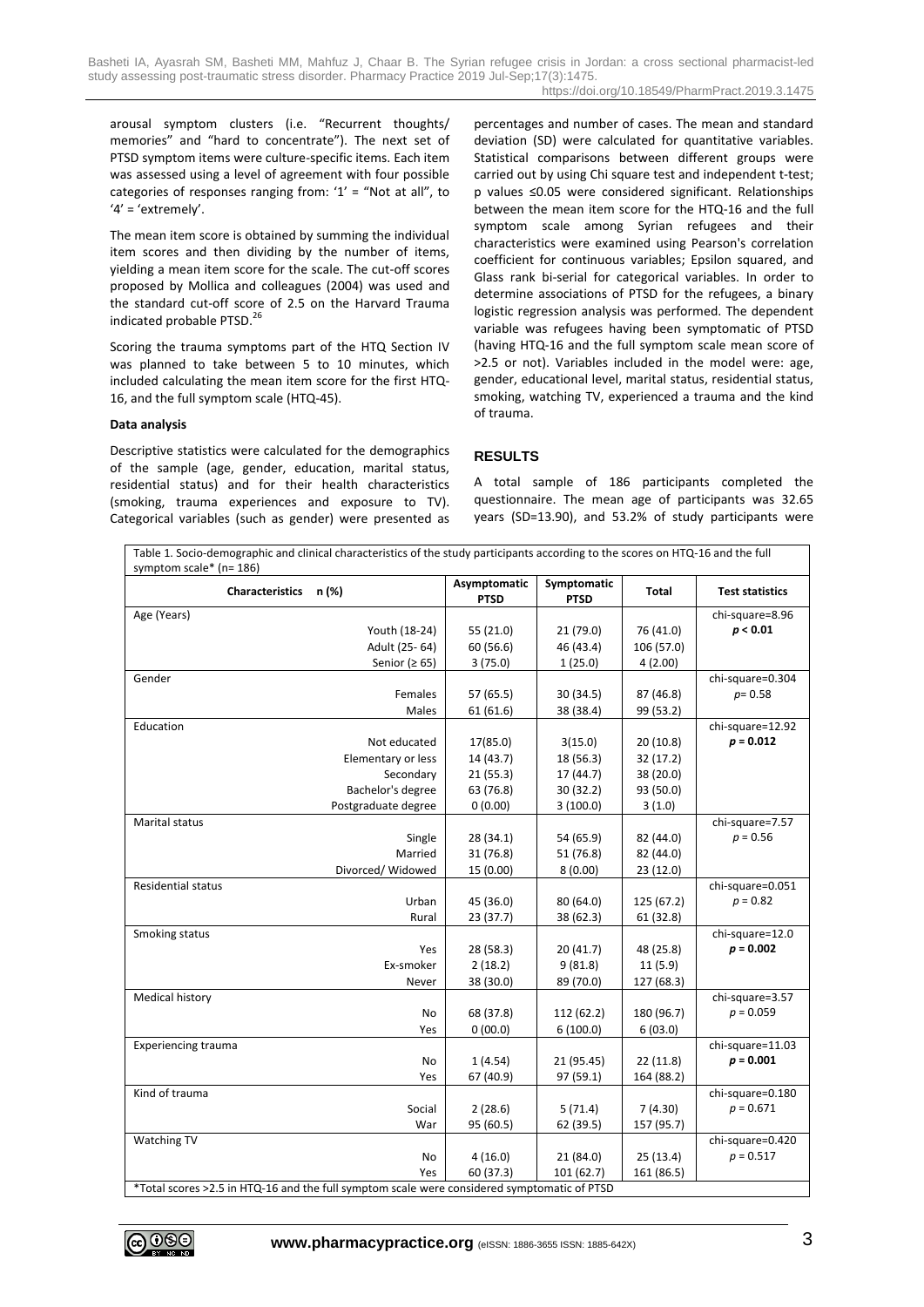

Figure 1. Proportion of respondents (n= 186) with symptomatic versus non-symptomatic post traumatic stress disorder (the mean item score for the HTQ-16) showing gender differences.

males. Half the participants (50.0%) reported having a bachelor's degree level of education and 44.0% of them were married. Regardless of the type of trauma, 88.2% of the participants reported having suffered trauma. Most patients (86.5%) reported TV watching. Table 1 presents information on these characteristics.

Completing the trauma symptoms part of the HTQ (HTQ-45) with the refugees took from 3.45 to 7.0 minutes. The mean item score for the HTQ-16 was 2.35 (SD=0.53) with a range of 1.19 - 3.63, and 38.7% categorized to have PTSD (mean item score for the HTQ-16 and the full symptom scale >2.5). Independent t-tests were performed to assess if the mean item score for the HTQ-16 and the full



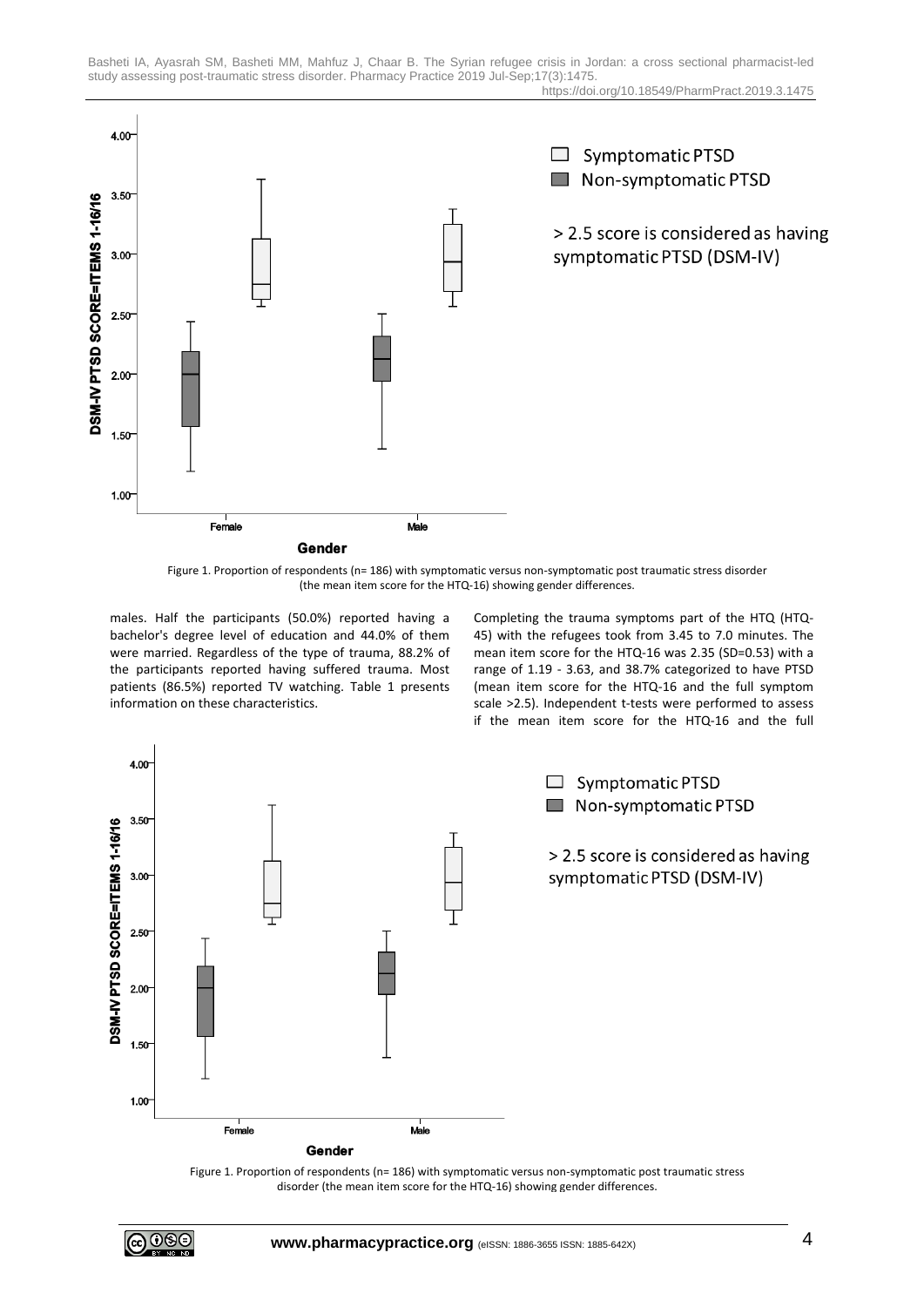| https://doi.org/10.18549/PharmPract.2019.3.1475 |  |  |  |
|-------------------------------------------------|--|--|--|
|-------------------------------------------------|--|--|--|

| Table 2. Proportion of participants answering 'yes' to each of the 9-trauma assessment questions in Part 2 of the Questionnaire (n = 186).       |           |                      |            |         |
|--------------------------------------------------------------------------------------------------------------------------------------------------|-----------|----------------------|------------|---------|
| Proportion of patients who answered with 'yes'                                                                                                   |           | <b>Male</b><br>n= 99 | chi-square | p-value |
| 1. Have you suffered from ill health without access to medical care or medicine<br>during your stay in your country?**                           | 43 (49.4) | 60(60.8)             | 2.34       | 0.126   |
| 2. Have you suffered ill health without access to medical care or medicine during your<br>stay in Jordan?                                        | 21(24.1)  | 24 (24.2)            | 0.00       | 0.987   |
| 3. Have you seen massive execution of civilians?*                                                                                                | 21(24.1)  | 37 (37.3)            | 3.78       | 0.052   |
| 4. Have you been exposed to combat situation (explosions, artillery fire, shelling) or<br>landmine?**                                            | 50 (57.5) | 61(61.6)             | 0.33       | 0.565   |
| 5. Have you got serious physical injury from combat situation or landmine?**                                                                     | 32 (36.8) | 44 (44.4)            | 1.23       | 0.289   |
| 6. Have you been\ witnessed someone being physically harmed (beating, knifing,<br>$etc.$ )?                                                      | 49 (56.6) | 58 (58.6)            | 0.10       | 0.565   |
| 7. Have you witnessed sexual abuse or rape?**                                                                                                    | 16(18.3)  | 25(25.2)             | 1.27       | 0.260   |
| 8. Have you been kidnapped/ taken as a hostage?**                                                                                                | 12 (13.8) | 19 (19.1)            | 1.10       | 0.294   |
| 9. Have you been tortured (while in captivity have you received deliberate and<br>systematic infliction of physical and/ or mental suffering)?** | 4(4.5)    | 36 (36.4)            | 27.7       | < 0.001 |
| *Significantly correlated with the scores on HTQ-16 and the full symptom scale (p< 0.05).                                                        |           |                      |            |         |
| ** Significantly correlated with the scores on HTQ-16 and the full symptom scale (p< 0.001).                                                     |           |                      |            |         |

symptom scale differed significantly for female compared with male participants. The analysis revealed that the mean item score for the HTQ-16 differed significantly, t  $(184) = -$ 2.161, p=0.032. Overall, females were found to experience less PTSD than males (HTQ-16 mean item score for females= 2.26, SD=0.57 and males=2.42, SD=0.50).

Regarding the full symptom scale, the mean item score for the HTQ-45 was 2.33 (SD=0.47; range 1.1 - 3.24), and 31.2 % were categorized to have PTSD (mean item score for the full symptom scale >2.5). Median scores and IQR for the mean item score for the HTQ-16 and full symptom scale based on gender are presented in Figure 1 and Figure 2, respectively.

Trauma assessment involving the nine trauma assessment questions (Section 2) was performed based on genderspecific differences (Table 2). The analysis showed more than 50% of participants suffered ill-health without access to medical assistance whilst in Syria. However, compared to their residence in Jordan, only 24.0% of both genders reported to have had no access to medical assistance. Many participants reported having witnessed someone being physically harmed (e.g. beating and knifing), however significantly more males (36.4%) experienced torture. Comparisons based on gender for the rest of the questions are presented in Table 2.

Table 3 presents the correlation between the mean item score for the HTQ-16, the full symptom scale and characteristics of the study participants. Participants were more likely to have higher mean item score if they were males, older, smokers, and experienced trauma. However, no significant correlations were found between depression categories and the remainder of patients' characteristics, including watching TV.

The model resulting from the binary logistic regression analysis explained between 12.3% (Cox and Snell R-square) and 18.6% (Nagelkerke R-square) of variance in whether participants had mean scores on HTQ-16 and the full symptom scale > 2.5, therefore classified to have PTSD. The variables 'smoker', and 'experienced trauma' made a unique statistically significant contribution to the model (chi-square (df 4)=25.05, p<0.001). Online appendix summarizes the raw score logistic regression coefficient, Wald statistics and the estimated odds ratio for symptomatic PTSD compared with asymptomatic along with 95%CI.

#### **DISCUSSION**

Refugees are vulnerable and share similar experiences regardless of the country they come from, or the culture they belong to. $27,28$  Several reports have mentioned that mental and social health problems (e.g. the inability to adapt comfortably to different social situations or to form satisfying interpersonal relationships with others) were the most common problems experienced amongst<br>refugees.<sup>11,12</sup> With the Syrian refugees currently With the Syrian refugees currently constituting 20.0% of Jordan's population, studies investigating their current state, needs and safe settlement in the country are urgently needed. $^{29}$  Previous literature investigating the effect of trauma and the factors that contribute to PTSD were more focused on military personnel, despite the fact that larger numbers of refugees suffered from the problem.<sup>30</sup> This current study sheds light

| Table 3. Correlations between mean item score for the HTQ-16, the full symptom scale and patients' characteristics (n = 186) |                              |         |                     |         |  |
|------------------------------------------------------------------------------------------------------------------------------|------------------------------|---------|---------------------|---------|--|
|                                                                                                                              | mean item score for the full |         | mean item score for |         |  |
|                                                                                                                              | symptom scale                |         | the HTO 16          |         |  |
|                                                                                                                              |                              | p-value |                     | p-value |  |
| Age (years)                                                                                                                  | 0.349                        | < 0.001 | 0.273               | < 0.001 |  |
| Gender ( $F=0$ , $M=1$ )                                                                                                     | 0.145                        | 0.049   | 0.145               | 0.049   |  |
| <b>Educational level</b>                                                                                                     | $-0.137$                     | 0.063   | $-0.166$            | 0.150   |  |
| Marital status (single= 1, married=2, widowed or divorced=3)                                                                 | $-0.107$                     | 0.155   | $-0.115$            | 0.124   |  |
| Residential status (rural=1, urban=2)                                                                                        | $-0.037$                     | 0.616   | $-0.036$            | 0.612   |  |
| Smoker (0=smoker, 1=ex-smoker, 2=never)                                                                                      | 0.330                        | < 0.001 | 0.257               | < 0.001 |  |
| Experienced a trauma (0= no, 1= yes)                                                                                         | 0.298                        | < 0.001 | 0.402               | < 0.001 |  |
| Kind of trauma (0= war, 1=social, 3= economical, 4= others, 5= none)                                                         | $-0.035$                     | 0.488   | $-0.075$            | 0.342   |  |
| Watching TV (no=1, yes=2)                                                                                                    | 0.060                        | 0.429   | 0.104               | 0.171   |  |

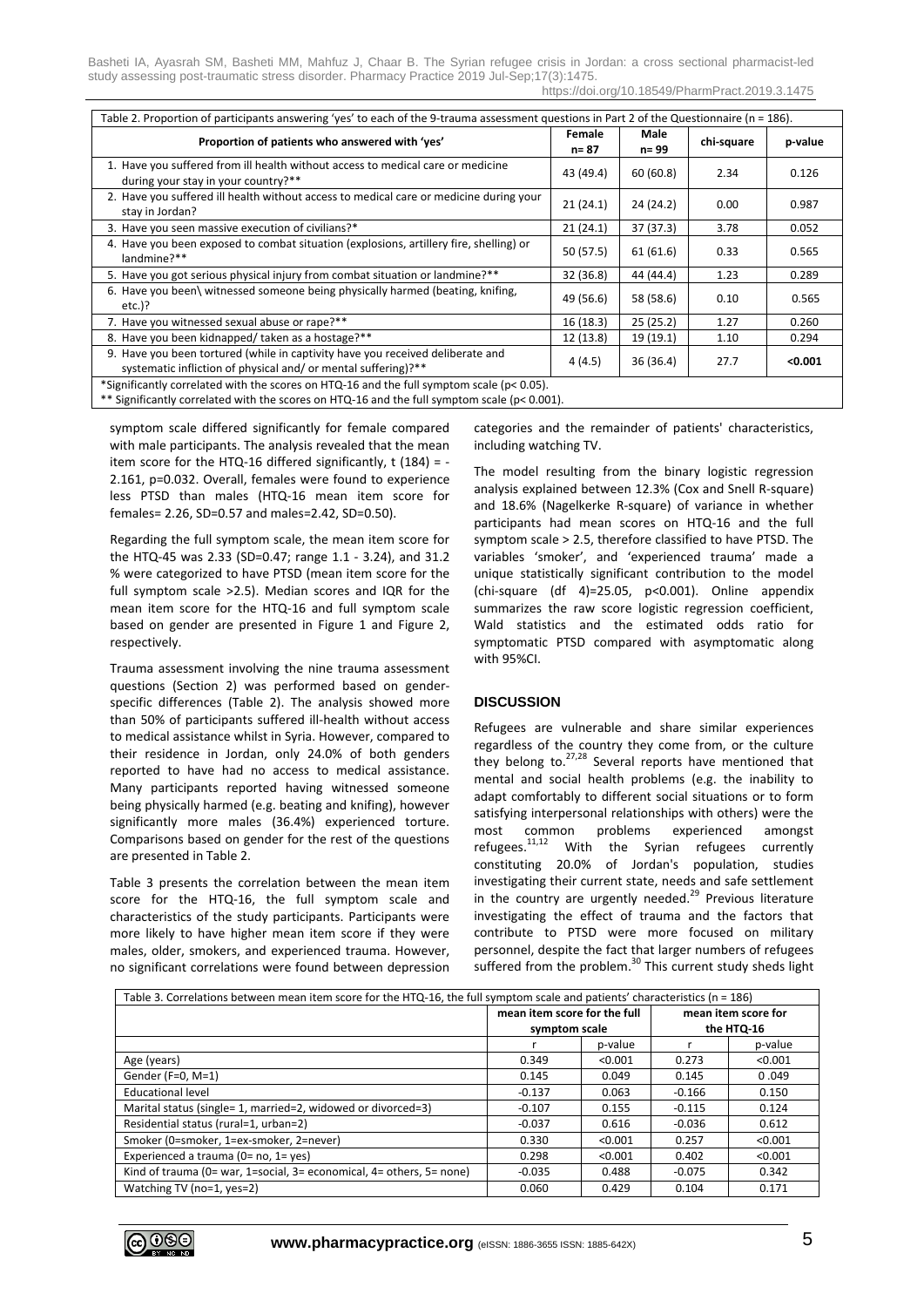on the prevalence and severity of PTSD in Syrian refugees in Jordan. Understanding the gender difference helps pave the way towards allocating appropriate services/resources for the management of the refugees' health.

PTSD is a common psychiatric condition in primary care patients. In the general population, a national sample of 5877 people in the USA, aged 15 to 54 years, showed a 7.8% estimated lifetime prevalence of PTSD.<sup>31</sup> However, among special populations, such as veterans of Iraq and Afghanistan wars, 58.2% of 238,098 veterans who received a health care service in the USA were diagnosed with PTSD.<sup>32</sup> As for PTSD diagnosis among refugees, a report by the US Committee for Refugees demonstrated a wide variation in the prevalence of the symptoms of PTSD (4- 86%).<sup>33</sup> This study revealed the prevalence of PTSD amongst adult refugees in Jordan to be 35.0%. The identified proportion falls within the wide range of prevalence identified earlier, but is well below the upper ranges (86.0%).<sup>33</sup> Immigration-related stressors such as language difficulties and cultural differences are not found in the Middle East region, which could have played a role in keeping that proportion at the lower rate. Moreover, religious beliefs and family ties in the Arabic region provide a network of healing, again, neutralizing some war effects and keeping PTSD proportion at the lower rate.<sup>33</sup>

Although exposure to war-related violence does not necessarily lead to PTSD, the incidence of PTSD has been known to increase in populations exposed to war. $31$  A study conducted in Canada in the year 2011 emphasized that the prevalence of common mental health problems increased for refugees who had severe exposure to previous violence, as they have higher rates of trauma-related disorders, including PTSD.<sup>34</sup> Also, time does not seem to resolve the problem; individuals who have experienced great levels of trauma have a greater risk of developing psychological disorders long after resettlement.<sup>35</sup> A study conducted in Netherlands showed an unchanged high prevalence of PTSD (16.3% in 2003 and 15.2% in 2010) amongst refugees, attributable in part to the late onset of PTSD symptoms and the low use of mental healthcare services.<sup>36</sup>

The World Health Organization (WHO) defined health in its broader sense in the 1948 constitution as "a state of complete physical, mental, and social well-being and not merely the absence of disease or infirmity".<sup>37</sup> Fear of stigma, unawareness of mental illness, lack of appropriate services that suit people's needs all form barriers to accessing mental healthcare, contributing to people not seeking treatment in time.<sup>38</sup> It is important to note that people with PTSD are more than twice as likely to experience non-psychiatric medical conditions as those without PTSD, even when adjusting for other factors such as age, socioeconomic status, and major depression.<sup>39</sup> In addition, mental health assessment is not easy, with certain factors preventing accurate assessment, including high patient volume, the presence of multiple family members within the room, and natural hesitancy to discuss extremely sensitive matters.<sup>40</sup> Findings indicate that refugees would stand to benefit from long-term contact with mental health and social work teams, thus further interventional research in this area is called for.<sup>40</sup>

Many factors affect PTSD development and severity amongst refugees. It has been reported that psychological distress is exacerbated by both environmental conditions (financial stress, poor housing, lack of employment) and psychosocial outcomes (loss of role, poor social support and reduced activity), which are themselves stressors.<sup>4</sup> Length of time following exposure to war and trauma could also play a role. A study in Jordan conducted in six different areas in the country, indicated that there are significant effects of gender, marital status and educational level on PTSD symptoms of Syrian refugees.<sup>27</sup> Another study conducted in the northern part of Jordan showed that there are differences among the Syrian refugees in the extent and degree of PTSD; revealing that females, higher educated or married participants showed more symptoms of PTSD than males and females who were less educated or single.<sup>28</sup>

The significant association identified in this study between trauma and PTSD in symptomatic refugees is consistent with previous findings, where individuals with higher rates of trauma were shown to have correspondingly more severe mental health symptoms, including PTSD.<sup>42</sup> Another factor associated with more severe PTSD symptoms was smoking. A study conducted in the USA in 2012 suggested that certain PTSD symptoms may uniquely be associated with particular indicators of smoking behavior.  $43,44$ 

Longer hours of watching TV showed no association with PTSD, unlike many previous findings.<sup>45,46</sup> A study conducted in Pakistan in 2009 showed high rate of PTSD symptoms by TV viewers, confirming the association between watching TV and PTSD.<sup>45</sup> PTSD symptoms have also been related to the type of TV show watched by affected people. A study conducted in the USA revealed that three to five days following the 2001 September 11 attacks, people reported watching an average of eight hours of television a day related to the attacks. Those who watched the most coverage, and for 12 or more hours, had more substantial stress reactions and 3.4-fold increased risk of new-onset PTSD.<sup>46</sup> On the other hand, it is likely that having access to a TV could be associated with being more settled and having a better income as a refugee, so watching TV for long hours may not really be a concern for Syrian refugees.

Results of this study showed a relatively high proportion of participants (60.8% males; 49.4% females) reporting having ill health without access to medical aid or medicines after the war during their stay in Syria, with the proportion decreasing significantly after their settlement in Jordan (24.2% males; 24.1% females). It is important to note here that refugee's ill health usually differ from the host countries' population health pattern, hence, healthcare professionals are advised to collaborate in investigating and improving healthcare among refugees.<sup>47</sup> A study conducted on 756 Syrian refugees from six different cities in Jordan in 2016 examining the impact of chronic diseases and availability of medications for PTSD, showed that PTSD was comorbid with chronic diseases in more than half of the participants.<sup>48</sup>

Gender differences also play a role in manifestation of mental illnesses.<sup>39</sup> This study pointed to gender as a contributing factor to the experience of PTSD; results appear to suggest that there is a variation in the prevalence

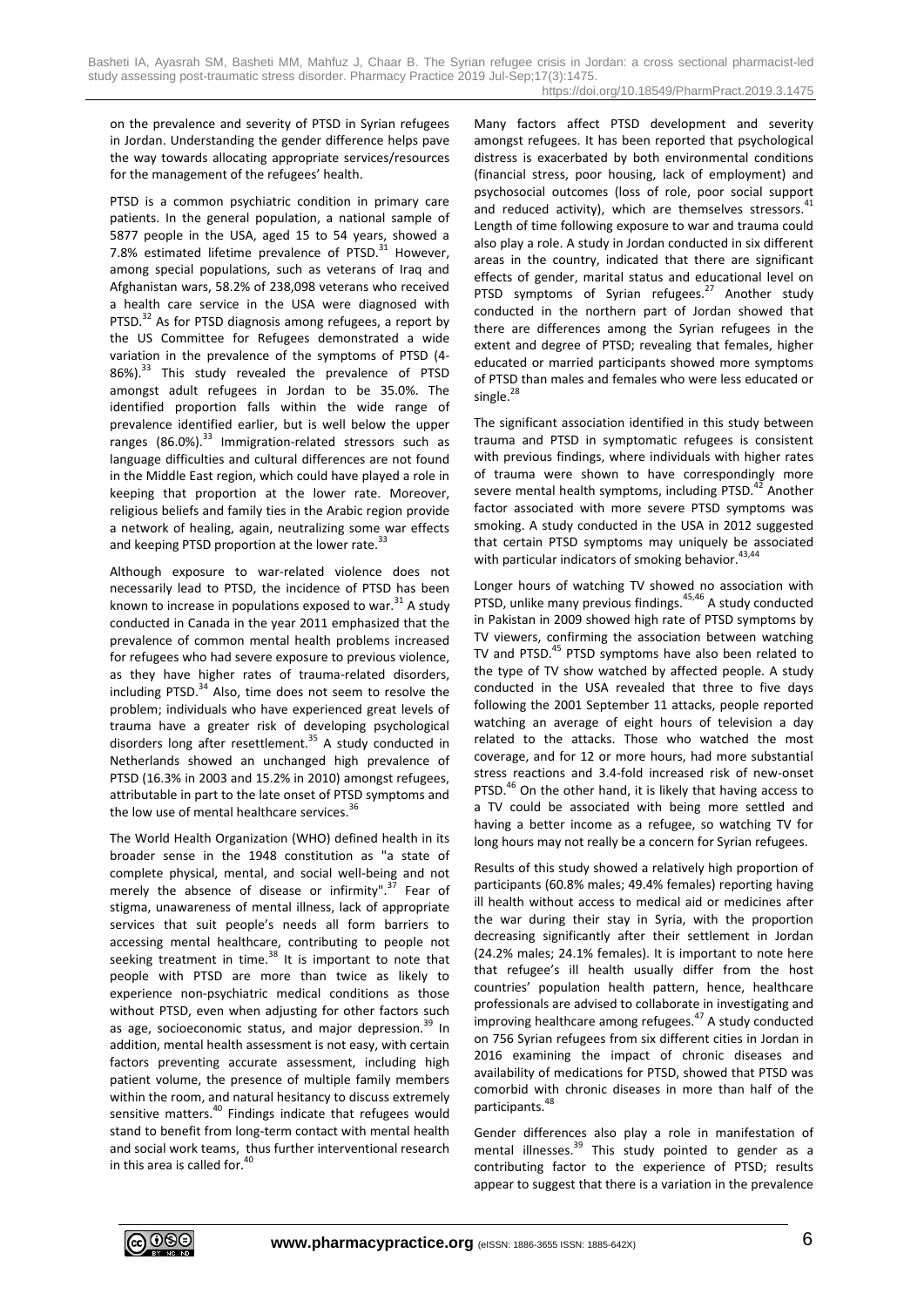rate of PTSD, with males having significantly worse PTSD symptoms than females. Males reporting greater trauma experiences in the Syrian conflict, such as seeing mass execution of civilians and being tortured whilst in captivity, could be linked to the higher reported PTSD levels. Exposure to torture has been shown to account for higher rates of reported prevalence of PTSD and depression.<sup>35</sup> Interestingly our results differ from previous studies conducted in this area, where female Syrian refugees were found to suffer more PTSD symptoms than males.<sup>49</sup> Another study reported that both genders involved in the Syrian conflict were equally affected by the war, as the rates of depression did not differ between both genders.<sup>50</sup>

Many studies have been conducted in the geographical area surrounding Syria, shedding light on the psychological impact of war on the Syrian refugees for adults, women and children.<sup>13,40,51</sup> The need for psychological and mental health services was emphasized in all studies.

In addition, since many refugees have PTSD which often goes under-diagnosed because of the many competing priorities experienced by refugee communities, it would be valuable if refugees with PTSD could be identified more readily. Pharmacists can be engaged in this field, forming a link between refugees and mental health specialists. Pharmacists are accessible primary care providers for refugees in Jordan, ideally positioned to screen for refugees with PTSD, referring those in need of care to healthcare specialists. Pharmacists can perform this role through their presence in the community pharmacy, an accessible health care facility to the public, where pharmacists are available to provide personalized advice about health and medicine on a walk-in basis, without the need for a costly appointment.<sup>52</sup> Pharmacists can also be engaged in new services targeting refugees, such as the successful, previously trialled, specialized medication management review service delivered to Syrian refugees in Jordan'.<sup>53</sup> Most importantly, pharmacists need to be resourced to provide helpful information about services they could access and brief information about PTSD, clarifying how much their engagement is helpful. It took the pharmacists an average of 5 minutes to complete the survey with each refugee, indicating the feasibility of this assessment. Engaging pharmacists with refugees can create new and needed services that can be delivered by pharmacists not only in the Middle East, but wherever refugees reside. This is in line with the WHO recommendations supporting the implementation of the recently published report by the High-Level Commission on Health Employment and Economic Growth established by United Nations Secretary in March 2016 calling for "ambitious solutions to ensure that the world has the right number of jobs for health workers with the right skills and in the right places to deliver universal health coverage".<sup>54,55</sup>

#### **Limitations**

Limitations of this study involved the sampling strategy, which was minimized as much as possible by having a clear stringent protocol followed by the investigators when interviewing the refugees. Although the study presents a unique approach to research in the Middle East, it is challenging to draw conclusive deductions for the recruited study sample, and generalization of the results are restricted to the refugees residing in Amman, Jordan. The in-person interview aspect of this study could have made some participants uncomfortable sharing their personal mental health. The pharmacists conducting the interviews in this study were of both genders. Female refugees could have been more open when a female pharmacist interviewed them versus a male pharmacist. Such gender differences of the pharmacist may have influenced the females comfort level when speaking about their mental health, which could have affected the results.

Although it would have been useful to extrapolate socioeconomic factors in the analysis by questioning the participants about their income, this question was left optional due to the refusal of many participants to respond to such questioning. The questionnaire (HTQ) used for the Syrian refugees (non-Western population) in this study to assess their mental health problems is an internationally validated questionnaire.<sup>24</sup> The questionnaire was translated and validated in the Arabic language and was found useful when used across different cultures and populations.<sup>23,25,33</sup> Yet, to adapt the HTQ to the Syrian refugee context for a better understanding of the situation, researchers can benefit from investigating the effects of trauma on the Middle Eastern populations in general, and on Syrians in particular.

## **CONCLUSIONS**

Civilian Syrian refugees interviewed by pharmacists in Jordan showed a high incidence of PTSD. The prevalence rate of Syrian refugees in Jordan who report symptoms of PTSD on DSM-IV score was 35%. More males than females were found to be affected by the disorder. Many refugees have suffered different types of traumas, mainly exposure to combat situation and being or witnessing someone physically harmed. More males were tortured and witnessed massive execution of civilians than females. Having experienced previous trauma, being older in age, a smoker or a male showed significant association with PTSD severity. Results of this study highlight the ability of pharmacists to identify refugees with PTSD in need of dire help, directing needed resources to treat civilian refugees affected by PTSD. Further research exploring PTSD for refugee children residing in the countries surrounding Syria is needed. Longitudinal studies are called for, considering that individuals who have experienced great levels of trauma have a greater risk of developing psychological disorders years after resettlement.<sup>35</sup> Future studies could also investigate if less intensive training with a shorter questionnaire could be enough for pharmacists to take on this role.

#### **Data availability**

The datasets generated during or analyzed during the current study are available from the corresponding author on reasonable request.

#### **ACKNOWLEDGMENTS**

The authors are grateful to the Applied Science Private University, Amman, Jordan, for the full financial support granted to this research project. The authors wish to thank

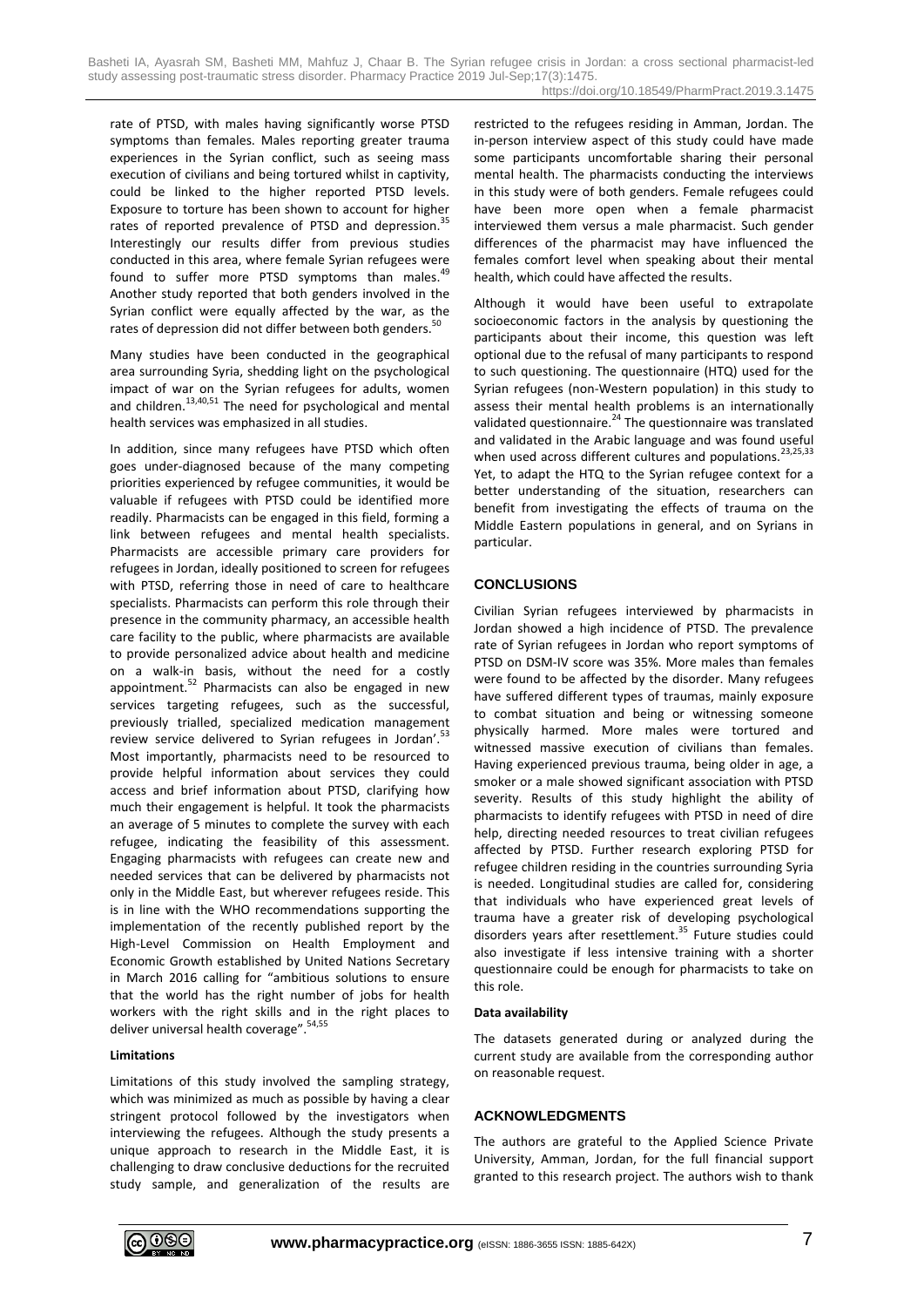**FUNDING**

2018-7].

This work was supported by the Applied Science Private University, Amman, Jordan [grant number: DRGS-2017-

the refugees who participated in this study; Doctor Mohammed Basheti and Aboud Foude for their valuable contribution in the study.

## **CONFLICT OF INTEREST**

No potential conflict of interest was reported by the authors.

## **References**

- 1. Global Trends forced displacement in 2017.<https://www.unhcr.org/5b27be547.pdf> (accesed Feb 3, 2019).
- 2. United Nations population Fund regional situation report for the Syrian crisis. [https://www.unfpa.org/sites/default/files/resource-pdf/UNFPA\\_Regional\\_Situation\\_Report\\_for\\_the\\_Syria\\_Crisis\\_-](https://www.unfpa.org/sites/default/files/resource-pdf/UNFPA_Regional_Situation_Report_for_the_Syria_Crisis_-_Issue_72_-_August.pdf) Issue\_72\_-\_August.pdf (accesed Sep 3, 2018).
- 3. Robjant K, Fazel M. The emerging evidence for Narrative Exposure Therapy: a review. Clin Psychol Rev. 2010;30(8):1030-1039. doi:<https://doi.org/10.1016/j.cpr.2010.07.004>
- 4. Neuner F, Onyut PL, Ertl V, Odenwald M, Schauer E, Elbert T. Treatment of posttraumatic stress disorder by trained lay counselors in an African refugee settlement: a randomized controlled trial. J Consult Clin Psychol. 2008;76(4):686-694. doi[: https://doi.org/10.1037/0022-006X.76.4.686](https://doi.org/10.1037/0022-006X.76.4.686)
- 5. Porter M, Haslam N. Predisplacement and postdisplacement factors associated with mental health of refugees and internally displaced persons: a meta-analysis. JAMA. 2005;294(5):602-612.<https://doi.org/10.1001/jama.294.5.602>
- 6. Schweitzer R, Melville F, Steel Z, Lacherez P. Trauma, post-migration living difficulties, and social support as predictors of psychological adjustment in resettled Sudanese refugees. Aust N Z J Psychiatry. 2006;40(2):179-187. <https://doi.org/10.1080/j.1440-1614.2006.01766.x>
- 7. Laban CJ, Gernaat HB, Komproe IH, van der Tweel I, De Jong JT. Postmigration living problems and common psychiatric disorders in Iraqi asylum seekers in the Netherlands. J Nerv Ment Dis. 2005;193(12):825-832. <https://doi.org/10.1097/01.nmd.0000188977.44657.1d>
- 8. Strijk PJ, van Meijel B, Gamel CJ. Health and social needs of traumatized refugees and asylum seekers: an exploratory study. Perspect Psychiatr Care. 2011;47(1):48-55[. https://doi.org/10.1111/j.1744-6163.2010.00270.x](https://doi.org/10.1111/j.1744-6163.2010.00270.x)
- 9. Norredam M, Garcia-Lopez A, Keiding N, Krasnik A. Risk of mental disorders in refugees and native Danes: a registerbased retrospective cohort study. Soc Psychiatry Psychiatr Epidemiol. 2009;44(12):1023-1029. <https://doi.org/10.1007/s00127-009-0024-6>
- 10. Carta MG, Moro MF, Bass J. War traumas in the Mediterranean area. Int J Soc Psychiatry. 2015;61(1):33-38. <https://doi.org/10.1177/0020764014535754>
- 11. Bogic M, Njoku A, Priebe S. Long-term mental health of war-refugees: a systematic literature review. BMC Int Health Hum Rights. 2015;15:29.<https://doi.org/10.1186/s12914-015-0064-9>
- 12. Fazel M, Wheeler J, Danesh J. Prevalence of serious mental disorder in 7000 refugees resettled in western countries: a systematic review. Lancet. 2005;365(9467):1309-1314[. https://doi.org/10.1016/S0140-6736\(05\)61027-6](https://doi.org/10.1016/S0140-6736(05)61027-6)
- 13. Basheti IA, Qunaibi EA, Malas R. Psychological impact of life as refugees: a pilot study on a Syrian camp in Jordan. Trop J Pharm Res. 2014;14(9):1695-1701. <http://doi.org/10.4314/tjpr.v14i9.22>
- 14. Redwood-Campbell L, Fowler N, Kaczorowski J, Molinaro E, Robinson S, Howard M, Jafarpour M. How are new refugees doing in Canada? Comparison of the health and settlement of the Kosovars and Czech Roma. Can J Public Health. 2003;94(5):381-385.
- 15. Knaevelsrud C, Stammel N, Olff M. Traumatized refugees: identifying needs and facing challenges for mental health care. Eur J Psychotraumatol. 2017;8(sup2):1388103. https://doi.org/10.1080/20008198.2017
- 16. Newman L. Seeking asylum-trauma, mental health, and human rights: an Australian perspective. J Trauma Dissociation. 2013;14(2):213-223.<https://doi.org/10.1080/15299732.2013.724342>
- 17. Weinstein N, Khabbaz F, Legate N. Enhancing need satisfaction to reduce psychological distress in Syrian refugees. J Consult Clin Psychol. 2016;84(7):645-650. https://doi.org/10.1037/ccp0
- 18. Bussieres JF, St-Arnaud C, Schunck C, Lamarre D, Jouberton F. The role of the pharmacist in humanitarian aid in Bosnia-Herzegovina: the experience of Pharmaciens Sans Frontieres. Ann Pharmacother. 2000;34(1):112-118. <https://doi.org/10.1345/aph.19157>
- 19. Kay M, Wijayanayaka S, Cook H, Hollingworth S. Understanding quality use of medicines in refugee communities in Australian primary care: a qualitative study. Br J Gen Pract. 2016;66(647):e397-e409. <https://doi.org/10.3399/bjgp16X685249>
- 20. Hassali MA, Dawood OT, AL-Tamimi SK, Saleem F. Role of Pharmacists in Health Based Non-Governmental Organizations (NGO): Prospects and Future Directions. Pharm Anal Acta 2016;7(2):467-471. <https://doi.org/10.4172/2153-2435.1000467>
- 21. Nies MA, Lim WY, Fanning K, Tavanier S. Importance of Interprofessional Healthcare for Vulnerable Refugee Populations. J Immigr Minor Health. 2016;18(5):941-943.<https://doi.org/10.1007/s10903-016-0424-0>
- 22. El Chammay R, Ammar W. Syrian crisis and mental health system reform in Lebanon. Lancet. 2014;384(9942):494. [https://doi.org/10.1016/S0140-6736\(14\)61329-5](https://doi.org/10.1016/S0140-6736(14)61329-5)
- 23. Kleijn WC, Hovens JE, Rodenburg JJ. Posttraumatic stress symptoms in refugees: assessments with the Harvard Trauma Questionnaire and the Hopkins symptom Checklist-25 in different languages. Psychol Rep. 2001;88(2):527-532. <https://doi.org/10.2466/pr0.2001.88.2.527>

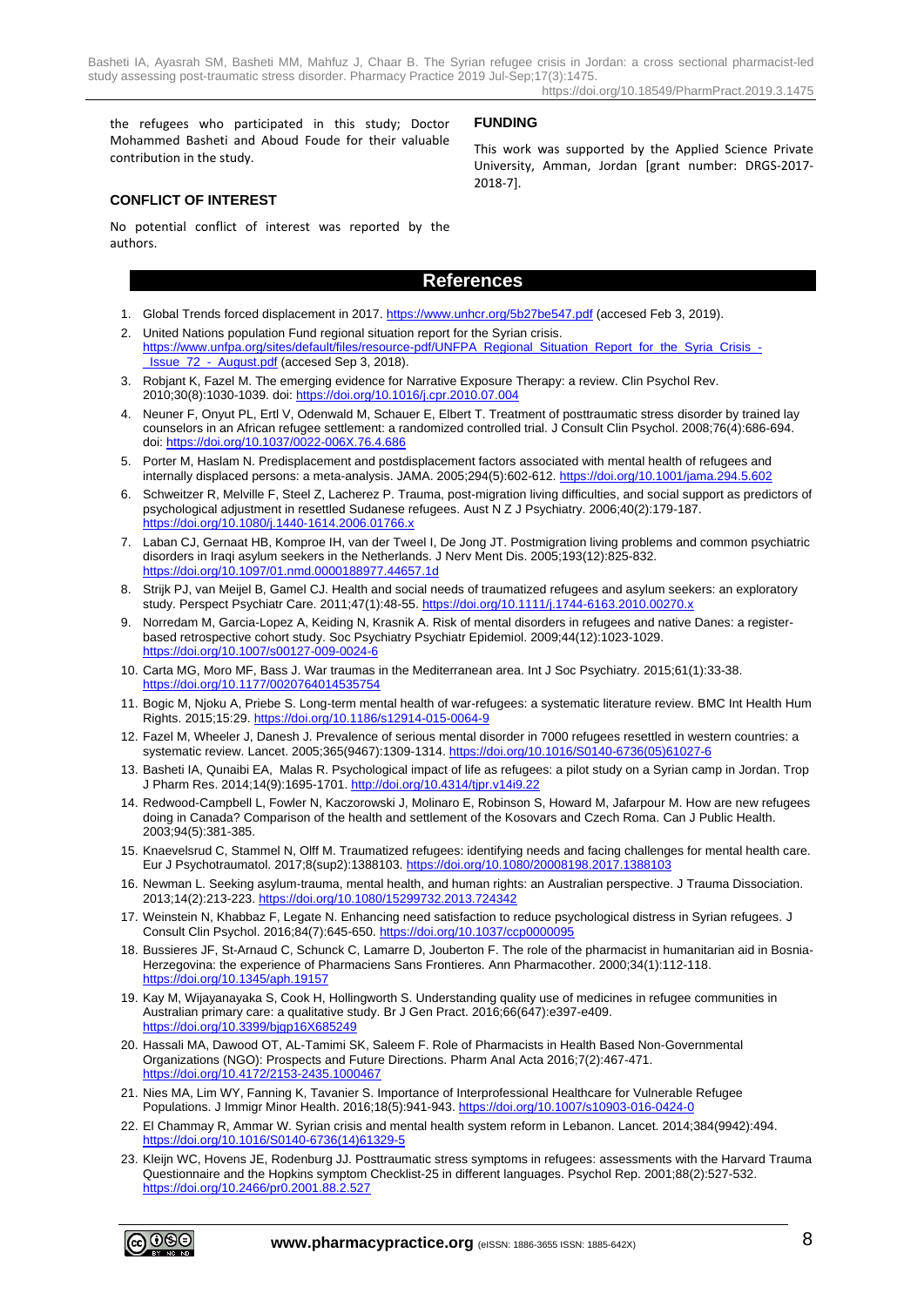- 24. Mollica RF, Caspi-Yavin Y, Bollini P, Truong T, Tor S, Lavelle J. The Harvard Trauma Questionnaire. Validating a crosscultural instrument for measuring torture, trauma, and posttraumatic stress disorder in Indochinese refugees. J Nerv Ment Dis. 1992;180(2):111-116.
- 25. Rasmussen A, Verkuilen J, Ho E, Fan Y. Posttraumatic stress disorder among refugees: Measurement invariance of Harvard Trauma Questionnaire scores across global regions and response patterns. Psychol Assess. 2015;27(4):1160- 1170[. https://doi.org/10.1037/pas0000115](https://doi.org/10.1037/pas0000115)
- 26. Mollica RF, McDonald LS, Massagli MP, Silove DM. Measuring Trauma, Measuring Torture: Instructions and Guidance on the Utilization of the Harvard Program in Refugee Trauma's Versions of The Hopkins Symptom Checklist-25 (HSCL-25) & The Harvard Trauma Questionnaire (HTQ). Cambridge, MA: Harvard Program in Refugee Trauma; 2004.
- 27. El-Khatib Z, Scales D, Vearey J, Forsberg BC. Syrian refugees, between rocky crisis in Syria and hard inaccessibility to healthcare services in Lebanon and Jordan. Confl Health. 2013;7(1):18. <https://doi.org/10.1186/1752-1505-7-18>
- 28. Eckstein B. Primary care for refugees. Am Fam Physician. 2011;83(4):429-436.
- 29. Murshidi MM. Syrian Refugees Constitute 20% of Jordan's Population. Am J Public Health. 2016;106(5):e18. <https://doi.org/10.2105/AJPH.2016.303117>
- 30. Neuner F, Schauer M, Klaschik C, Karunakara U, Elbert T. A comparison of narrative exposure therapy, supportive counseling, and psychoeducation for treating posttraumatic stress disorder in an african refugee settlement. J Consult Clin Psychol. 2004;72(4):579-587[. https://doi.org/10.1037/0022-006X.72.4.579](https://doi.org/10.1037/0022-006X.72.4.579)
- 31. Kessler RC, Sonnega A, Bromet E, Hughes M, Nelson CB. Posttraumatic stress disorder in the National Comorbidity Survey. Arch Gen Psychiatry. 1995;52(12):1048-1060.<https://doi.org/10.1001/archpsyc.1995.03950240066012>
- 32. Seal KH, Maguen S, Cohen B, Gima KS, Metzler TJ, Ren L, Bertenthal D, Marmar CR. VA mental health services utilization in Iraq and Afghanistan veterans in the first year of receiving new mental health diagnoses. J Trauma Stress. 2010;23(1):5-16[. https://doi.org/10.1002/jts.20493](https://doi.org/10.1002/jts.20493)
- 33. Shoeb M, Weinstein H, Mollica R. The Harvard trauma questionnaire: adapting a cross-cultural instrument for measuring torture, trauma and posttraumatic stress disorder in Iraqi refugees. Int J Soc Psychiatry. 2007;53(5):447-463. <https://doi.org/10.1177/0020764007078362>
- 34. Kirmayer LJ, Narasiah L, Munoz M, Rashid M, Ryder AG, Guzder J, Hassan G, Rousseau C, Pottie K; Canadian Collaboration for Immigrant and Refugee Health (CCIRH). Common mental health problems in immigrants and refugees: general approach in primary care. CMAJ. 2011;183(12):E959-E967. https://doi.org/10.1503/cmaj.09
- 35. Steel Z, Chey T, Silove D, Marnane C, Bryant RA, van Ommeren M. Association of torture and other potentially traumatic events with mental health outcomes among populations exposed to mass conflict and displacement: a systematic review and meta-analysis. JAMA. 2009;302(5):537-549[. https://doi.org/10.1001/jama.2009.1132](https://doi.org/10.1001/jama.2009.1132)
- 36. Lamkaddem M, Stronks K, Deville WD, Olff M, Gerritsen AA, Essink-Bot ML. Course of post-traumatic stress disorder and health care utilisation among resettled refugees in the Netherlands. BMC Psychiatry. 2014;14:90. <https://doi.org/10.1186/1471-244X-14-90>
- 37. Grad FP. Bulletin of the World Health Organization. [http://www.who.int/bulletin/archives/80\(12\)981.pdf](http://www.who.int/bulletin/archives/80(12)981.pdf) (accessed Dec 5, 2017).
- 38. Donnelly TT, Hwang JJ, Este D, Ewashen C, Adair C, Clinton M. If I was going to kill myself, I wouldn't be calling you. I am asking for help: challenges influencing immigrant and refugee women's mental health. Issues Ment Health Nurs. 2011;32(5):279-290. https://doi.org/10.3109/01612840.2010.
- 39. Kimerling R. An investigation of sex differences in nonpsychiatric morbidity associated with posttraumatic stress disorder. J Am Med Womens Assoc (1972). 2004;59(1):43-47.
- 40. Abbott KL, Woods CA, Halim DA, Qureshi HA. Pediatric care during a short-term medical mission to a Syrian refugee camp in Northern Jordan. Avicenna J Med. 2017;7(4):176-181[. https://doi.org/10.4103/ajm.AJM\\_100\\_17](https://doi.org/10.4103/ajm.AJM_100_17)
- 41. Wells R, Steel Z, Abo-Hilal M, Hassan AH, Lawsin C. Psychosocial concerns reported by Syrian refugees living in Jordan: systematic review of unpublished needs assessments. Br J Psychiatry. 2016;209(2):99-106. <https://doi.org/10.1192/bjp.bp.115.165084>
- 42. Carlson EB, Rosser-Hogan R. Trauma experiences, posttraumatic stress, dissociation, and depression in Cambodian refugees. Am J Psychiatry. 1991;148(11):1548-1551.<https://doi.org/10.1176/ajp.148.11.1548>
- 43. Gwozdziewycz N, Mehl-Madrona L. Meta-analysis of the use of narrative exposure therapy for the effects of trauma among refugee populations. Perm J. 2013;17(1):70-76. https://doi.org/10.7812/TPP/12-09
- 44. Greenberg JB, Ameringer KJ, Trujillo MA, Sun P, Sussman S, Brightman M, Pitts SR, Leventhal AM. Associations between posttraumatic stress disorder symptom clusters and cigarette smoking. Psychol Addict Behav. 2012;26(1):89-98. <https://doi.org/10.1037/a0024328>
- 45. Naeem F, Taj R, Khan A, Ayub M. Can watching traumatic events on TV cause PTSD symptoms? Evidence from Pakistan. Acta Psychiatr Scand. 2012;126(1):79-80. https://doi.org/10.1111/j.1600-0447.2012.01876
- 46. Bernstein KT, Ahern J, Tracy M, Boscarino JA, Vlahov D, Galea S. Television watching and the risk of incident probable posttraumatic stress disorder: a prospective evaluation. J Nerv Ment Dis. 2007;195(1):41-47. <https://doi.org/10.1097/01.nmd.0000244784.36745.a5>
- 47. Hebebrand J, Anagnostopoulos D, Eliez S, Linse H, Pejovic-Milovancevic M, Klasen H. A first assessment of the needs of young refugees arriving in Europe: what mental health professionals need to know. Eur Child Adolesc Psychiatry. 2016;25(1):1-6.<https://doi.org/10.1007/s00787-015-0807-0>
- 48. Al-Smadi AM, Halaseh HJ, Gammoh OS, Ashour AF, Gharaibeh B, Khoury LS. Do chronic diseases and availability of medications predict post-traumatic stress disorder (PTSD) among Syrian refugees in Jordan? Pak J Nutr. 2016;15(10):936-941.
- 49. Al-Shagran H, Khasawneh OM, Ahmed AK, Jarrah AM. Post-traumatic stress disorder of Syrian refugees in Jordan. Int J Lib Arts Soc Sci. 2015;3(3):36-48.